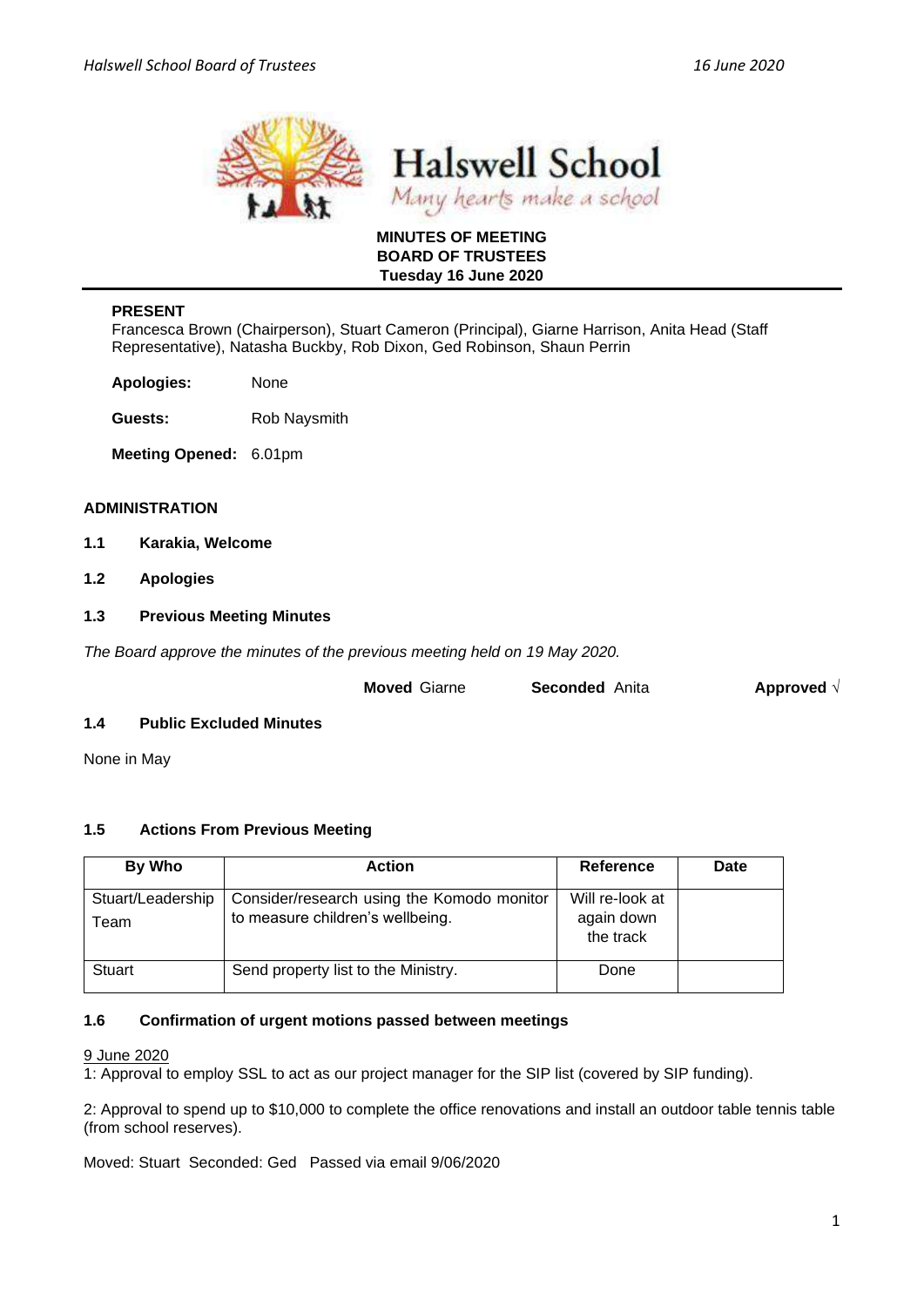### 23 March 2020

Confirming the Modo Flooring quote dated 23/3/2020 with Inzide carpet tiles is accepted. The quote is in three parts: Remove, replace, relay \$23,782+GST AP Office, Library and staffroom \$1,233+GST Principals office \$960+GST

Moved: Stuart Seconded: Francesca Passed via email 23/03/2020

# **1.7 Correspondence**

None

# **1.8 Standing Admin Items**

- **Boar[d](https://drive.google.com/open?id=1LgYeP3fbHNJrrdwtKhmni7bUn5KZf6AdawXvp-8GM5I) register**
- Record o[f](https://docs.google.com/spreadsheets/d/1ooqHmfuVcjAxJj74l2cyNrLx6E1GWjN2CMAD-VWrSTk/edit#gid=1585903216) hours
- Con[f](https://drive.google.com/open?id=1LpqgUK6iwhrXOSzvrxmLTcgpA-wsuZg7DU-aIw9nGAw)lict of Interest
- Capabilities and Prof Development
- Board work plan

# **Monitoring/Review**

# **2.1 Principal's Report**

Noted.

# **2.2 Curriculum Report**

Subcommittee meeting occurred in early June. Surveys were sent out to get feedback about distance learning during the lockdown. The school leadership team will now take away key learning and information from these surveys and make adjustments and additions to the way things are at school to ensure the best outcome for all learners.

## **2.3 Communication**

The COMS team have begun to plan for the strategic planning consultation process with students, staff, parents and the wider community. Process for consultation will aim to start in Week 3, Term 3 and end by Week 9, Term 3.

Potential to have an open night, using a guest speaker followed by a consultation session, or providing breaks where feedback can be sought.

Potential to involve a facilitator to organise all of the strategic planning and guide Board on the process and the final aspects of preparing it.

The essence and goal are to make clear within the vision what is Halswell school about - making sure that the vision and values/pillars are known by all in the community and easily understandable.

The Board approve up to \$20,000 for the facilitation of the new Halswell School Strategic Plan & Vision.

**Moved** Rob D **Seconded** Anita **Approved** √